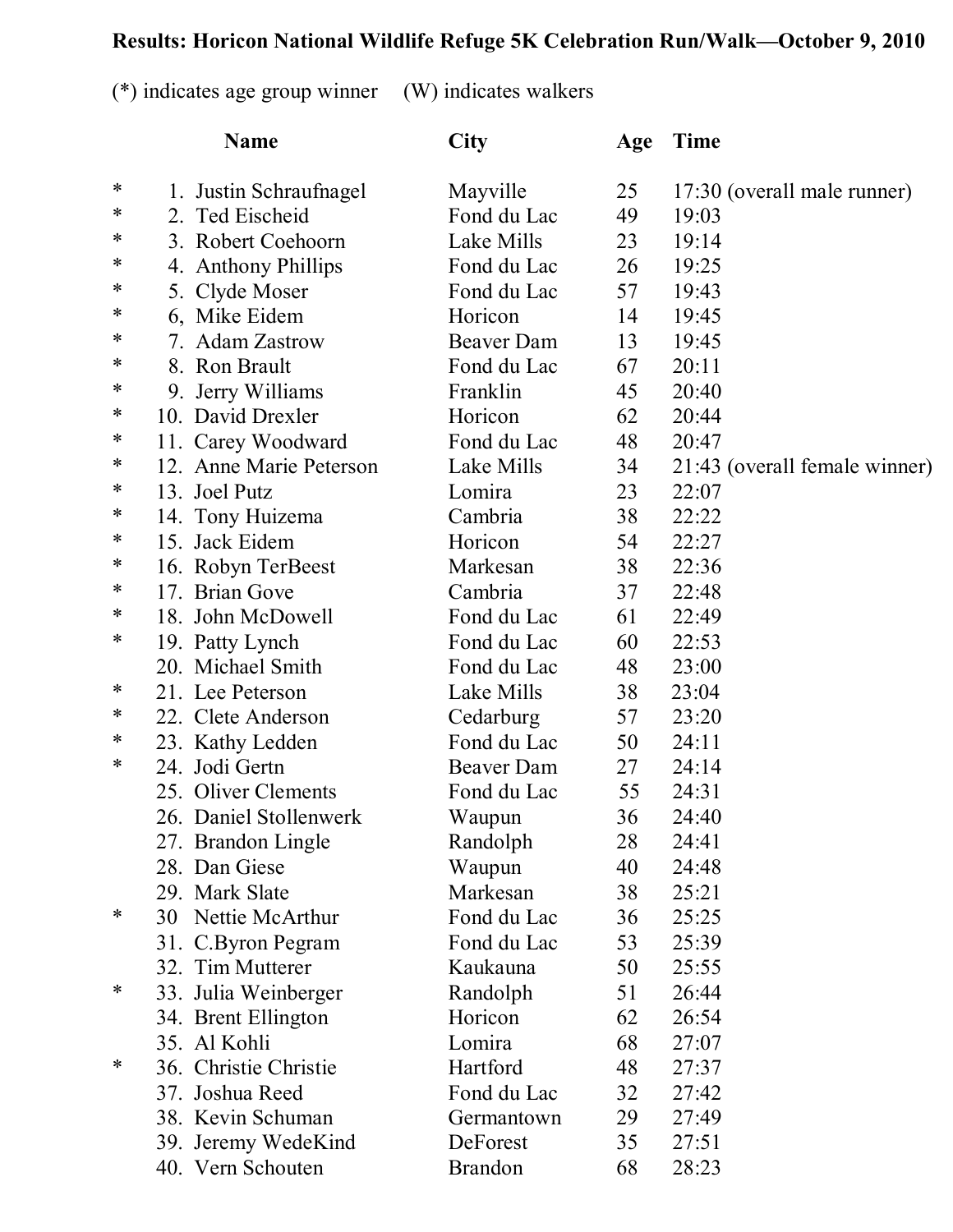|   | 41. Darren McArthur    | West Bend         | 33 | 28:40                           |
|---|------------------------|-------------------|----|---------------------------------|
| ∗ | 42. Jennifer Brown     | Berlin            | 32 | 29:07                           |
|   | 43. Elizabeth Gorman   | N. Fond du Lac    | 34 | 29:46                           |
| ∗ | 44. Lesley Silberhhorn | Germantown        | 29 | 29:51                           |
|   | 45. Karl Bratt         | Randolph          | 61 | 29:54                           |
| ∗ | 46. Jim Wirkes         | Oshkosh           | 74 | 30:34                           |
|   | 47. Greg Ledesma       | Hartford          | 60 | 30:56                           |
|   | 48. Jerry Robl         | Oshkosh           | 62 | 31:00                           |
| ∗ | 49. Ken Burman         | Kenosha           | 74 | 31:22                           |
| ∗ | 50. Diane Kitchen      | Beaver Dam        | 47 | 31:23                           |
| ∗ | 51. Julie Mielicia     | Ripon             | 53 | 31:35                           |
|   | 52. Michelle Selsing   | Hartford          | 32 | 33:06                           |
|   | 53. Michael Jaeger     | Madison           | 56 | 33:13                           |
| ∗ | 54. Tiffany Zastrow    | <b>Beaver Dam</b> | 14 | 33:19                           |
|   | 55. Don Bilardello     | Madison           | 69 | 33:41                           |
|   | 56. Stephanie Zastrow  | Markesan          | 38 | 33:53                           |
|   | 57. Rachel Reed        | Fond du Lac       | 34 | 34:04                           |
|   | 58. Stacy Schramm      | Waupun            | 37 | 34:08                           |
| ∗ | 59. Jackie Hug         | Campbellsport     | 25 | 34:11                           |
|   | 60. Terri Hardgrove    | Fond du Lac       | 26 | 34:12                           |
|   | 61. Lori Jurgensmier   | Fond du Lac       | 38 | 34:12                           |
|   | 62. Carla Ledesma      | Hartford          | 58 | 35:14                           |
|   | 63. Nikki Rosenow      | Fond du Lac       | 28 | 36:12                           |
| ∗ | 64. Kelly Gilgenbach   | Waupun            | 40 | 36:39                           |
|   | 65. Cori Drexler       | Horicon           | 56 | 37:24                           |
| ∗ | 66. Zack Piechowski    | Beaver Dam        | 12 | 37:44                           |
|   | 67. Dena Piechowski    | Beaver Dam        | 40 | 37:45                           |
|   | 68. Tracy Zastrow      | <b>Beaver Dam</b> | 37 | 37:45                           |
|   | 69. Erin Meilhon       | Fond du Lac       | 40 | 38:22                           |
|   | 70. Dee Dee Holvenstot | Fond du Lac       | 39 | 38:22                           |
|   | 71. Debra White        | Waupun            | 59 | 38:30                           |
| ∗ | 72. Robert Kirst       | Kewaskum          | 71 | 39:17(W)-Overall male walker)   |
| ∗ | 73. Sharon Secord      | Fond du Lac       | 46 | 39:35(W)-Overall female walker) |
|   | 74. Teresa Frazer      | Somers            | 47 | 39:52                           |
| ∗ | 75. John Schultz       | Madison           | 69 | $40:34$ (W)                     |
|   | 76. Lori Reilly        | Fond du Lac       | 41 | 44:28                           |
|   | 77. Lisa Laudolff      | Fond du Lac       | 32 | 44:30                           |
| ∗ | 78. Ben McKean         | Mayville          | 7  | $45:22 \, (W)$                  |
| ∗ | 79. Mary Ann Eidem     | Horicon           | 48 | $45:24 \, (W)$                  |
| ∗ | 80. Angela Hoch        | Rosendale         | 41 | $45:24 \; (W)$                  |
| ∗ | 81. Jeff McKean        | Mayville          | 35 | $45:25$ (W)                     |
| ∗ | 82. Kim Westra         | Randolph          | 29 | 46:20(W)                        |
| ∗ | 83. Rose Baker         | St, Cloud         | 41 | $48:09$ (W)                     |
|   | 84. Joan Slate         | Markesan          | 73 | $50:08$ (W)                     |
|   | 85. Tommi Thomsen      | Wauwatosa         | 56 | 50:10(W)                        |
|   | 86. Patti Meyers       | Waupun            | 58 | 50:11(W)                        |